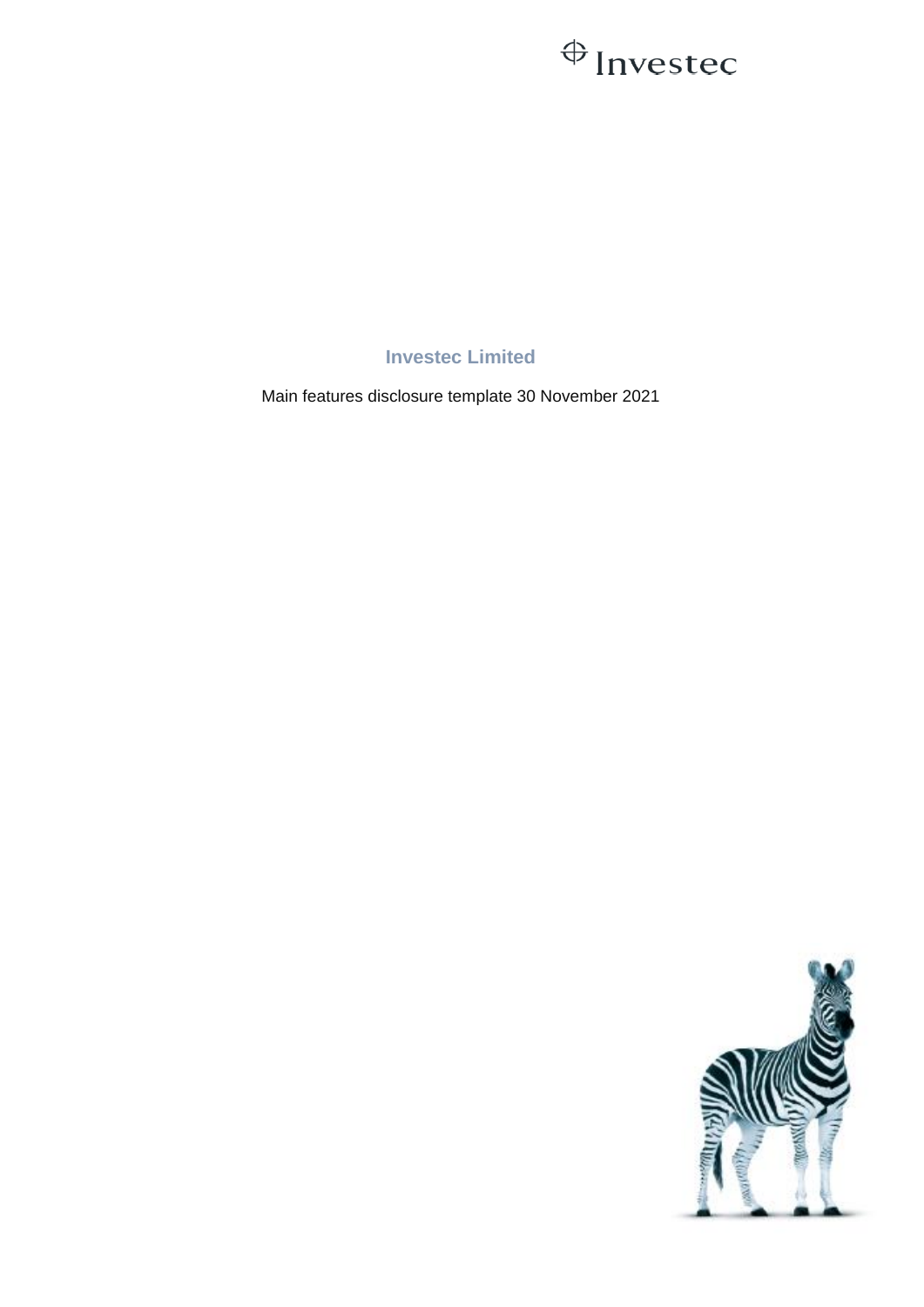

## **MAIN FEATURES DISCLOSURE TEMPLATE**

## **Investec Limited**

**30-Nov-21**

|                                                                                                                                 |                                       | Non-redeemable, non-<br>cumulative, non- | Non-redeemable, non-<br>cumulative, non-    |                                                                                                                                                                                                                                |                                      |                                  |                                        |                                         |                                           |                                           |                                  |                                                                                                                                                                               |                                         |
|---------------------------------------------------------------------------------------------------------------------------------|---------------------------------------|------------------------------------------|---------------------------------------------|--------------------------------------------------------------------------------------------------------------------------------------------------------------------------------------------------------------------------------|--------------------------------------|----------------------------------|----------------------------------------|-----------------------------------------|-------------------------------------------|-------------------------------------------|----------------------------------|-------------------------------------------------------------------------------------------------------------------------------------------------------------------------------|-----------------------------------------|
| Disclosure template for main features of regulatory capital instruments                                                         | Ordinary share capital<br>and premium | participating<br>preference shares       | participating<br>preference shares          | INLV01                                                                                                                                                                                                                         | INLV05                               | INLV06                           | <b>INB001</b>                          | <b>IV019</b>                            | <b>IV019A</b>                             | <b>IV035</b>                              | <b>IV039</b>                     | <b>IV044</b>                                                                                                                                                                  | <b>IV045</b>                            |
| 1   Issuer                                                                                                                      |                                       |                                          |                                             |                                                                                                                                                                                                                                |                                      |                                  |                                        |                                         |                                           |                                           |                                  |                                                                                                                                                                               |                                         |
|                                                                                                                                 | <b>Investec Limitec</b>               | Investec Limited                         | <b>Investec Bank Limited</b>                | Investec Limited                                                                                                                                                                                                               | Investec Limited                     | <b>Investec Limited</b>          | Investec Limited                       | Investec Bank Limited                   | Investec Bank Limited                     | Investec Bank Limited                     | Investec Bank Limited            | Investec Bank Limited                                                                                                                                                         | vestec Bank Limited                     |
| 2 Unique identifier (e.g. CUSIP, ISIN or Bloomberg identifier for private placement)                                            | ZAE000081949                          | ZAE000063814                             | ZAE000048393                                | ZAG000118647                                                                                                                                                                                                                   | ZAG000150103                         | ZAG000171943                     | BW 0000001924                          | ZAG000094442                            | ZAG000095779                              | ZAG000134610                              | ZAG000139700                     | ZAG000141797                                                                                                                                                                  | ZAG000141805                            |
| 3 Governing law(s) of the instrument                                                                                            | South Africa                          | South Africa                             | South Africa                                | South Africa                                                                                                                                                                                                                   | South Africa                         | South Africa                     | South Africa                           | South Africa                            | South Africa                              | South Africa                              | South Africa                     | South Africa                                                                                                                                                                  | South Africa                            |
| <b>Regulatory treatment</b>                                                                                                     |                                       |                                          |                                             |                                                                                                                                                                                                                                |                                      |                                  |                                        |                                         |                                           |                                           |                                  |                                                                                                                                                                               |                                         |
| 4 Transitional Basel III rules                                                                                                  | CET1                                  | AT1                                      | AT1                                         | AT1                                                                                                                                                                                                                            | AT1                                  | AT1                              | Tier 2                                 | Tier 2                                  | Tier 2                                    | Tier 2                                    | Tier 2                           | Tier 2                                                                                                                                                                        | Tier 2                                  |
| 5 Post-transitional Basel III rules                                                                                             | CET1                                  | AT1                                      | AT1                                         | AT1                                                                                                                                                                                                                            | AT1                                  | AT1                              | Tier 2                                 | Tier 2                                  | Tier 2                                    | Tier 2                                    | Tier 2                           | Tier 2                                                                                                                                                                        | Tier 2                                  |
| 6 Eligible at solo / group / group and solo                                                                                     | Group and solo                        | Group and solo                           | Group and solo                              | Group                                                                                                                                                                                                                          | Group                                | Group                            | Group                                  | Group and solo                          | Group and solo                            | Group and solo                            | Group and solo                   | Group and solo                                                                                                                                                                | Group and solo                          |
| 7 Instrument type (types to be specified by each jurisdiction)                                                                  | CET1                                  | AT1                                      | AT1                                         | AT1                                                                                                                                                                                                                            | AT1                                  | AT1                              | Subordinated debt                      | Subordinated debt                       | Subordinated debt                         | Subordinated debt                         | Subordinated debt                | Subordinated debt                                                                                                                                                             | Subordinated debt                       |
| <sup>8</sup>   Amount recognised in regulatory capital (Currency in mil, as of most recent reporting date)                      | 2,398                                 | 3,039                                    | 1,481                                       | 550                                                                                                                                                                                                                            | 350                                  | 273                              | 1,697                                  | 225                                     | 382                                       | 1,468                                     | 206                              | 240                                                                                                                                                                           | 2,019                                   |
| 9 Par value of instrument                                                                                                       | 2,398                                 | 3,039                                    | 1,481                                       | 550                                                                                                                                                                                                                            | 350                                  | 273                              | 1,697                                  | 64                                      | 230                                       | 1,468                                     | 119                              | 240                                                                                                                                                                           | 1,160                                   |
| 10 Accounting classification                                                                                                    | <b>IFRS: Equity</b>                   | <b>IFRS: Equity</b>                      | <b>IFRS: Equity</b>                         | <b>IFRS: Equity</b>                                                                                                                                                                                                            | <b>IFRS: Equity</b><br>15 March 2018 | <b>IFRS: Equity</b><br>22-Oct-20 | <b>IFRS: Accrual</b>                   | <b>IFRS: Accrual</b>                    | <b>IFRS: Accrual</b>                      | <b>IFRS: Accrual</b>                      | <b>IFRS: Accrual</b>             | <b>IFRS: Accrual</b>                                                                                                                                                          | <b>IFRS: Accrual</b><br>31 January 2017 |
| 11 Original date of issuance                                                                                                    | 10 December 1925                      | 16 February 2005                         | 17 July 2003                                | 12 August 2014                                                                                                                                                                                                                 |                                      |                                  | 28-Dec-17                              | 2 April 2012                            | 28 May 2012                               | 17 March 2016                             | 29 September 2016                | 31 January 2017                                                                                                                                                               |                                         |
| 12 Perpetual or dated                                                                                                           | Perpetual                             | Perpetual                                | Perpertual                                  | Perpetual                                                                                                                                                                                                                      | Perpetual                            | Perpetual                        | Dated                                  | Dated                                   | Dated                                     | Dated                                     | Dated                            | Dated                                                                                                                                                                         | Dated                                   |
| 13 Original maturity date                                                                                                       | No maturity                           | No maturity                              | No maturity                                 | No maturity                                                                                                                                                                                                                    | No matuirty                          | No maturity                      | 28-Dec-27                              | 31 March 2028                           | 31 March 2028                             | 7 April 2027                              | 31 January 2027                  | 31 January 2027                                                                                                                                                               | 31 January 2027                         |
| 14 Issuer call subject to prior supervisory approval                                                                            | No                                    | No                                       | No                                          | Yes<br>12 August 2024                                                                                                                                                                                                          | Yes<br>22 March 2023                 | Yes<br>22-Jan-26                 | Yes<br>28-Dec-22                       | Yes<br>31 March 2023                    | Yes<br>3 April 2023                       | Yes<br>7 April 2022                       | Yes<br>31 January 2022           | Yes<br>31 January 2022                                                                                                                                                        | Yes<br>31 January 2022                  |
| 15 Optional call date, contingent call dates and redemption amount                                                              | Not applicable<br>Not applicable      | Not applicable<br>Not applicable         | Not applicable<br>Not applicable            | Yes                                                                                                                                                                                                                            | Yes                                  | Yes                              |                                        | Yes                                     | Yes                                       | Yes                                       | Yes                              | Yes                                                                                                                                                                           |                                         |
| Tax and/or regulatory event<br>Redemption amount                                                                                |                                       |                                          |                                             |                                                                                                                                                                                                                                |                                      |                                  | yes                                    |                                         |                                           |                                           |                                  |                                                                                                                                                                               | Yes                                     |
|                                                                                                                                 |                                       |                                          |                                             |                                                                                                                                                                                                                                |                                      |                                  |                                        | Investment amount<br>plus interest plus | Investment amount<br>plus interest plus   |                                           | inflation adjusted               |                                                                                                                                                                               | inflation adjusted                      |
|                                                                                                                                 |                                       |                                          |                                             | 100% of principal plus 100% of principal plus                                                                                                                                                                                  |                                      | 100% of principal plus           | 100% of principal plus                 | change in price of                      | change in price of                        | 100% of principal and                     |                                  | 100% of principal and   100% of principal and                                                                                                                                 | 100% of principal and                   |
|                                                                                                                                 | Not applicable                        | Not applicable                           | Not applicable                              | interest                                                                                                                                                                                                                       | interest                             | interest                         | interest                               | replicated bond                         | replicated bond                           | interest                                  | interest                         | interest                                                                                                                                                                      | interest                                |
| 16 Subsequent call date, if applicable                                                                                          |                                       |                                          |                                             | Every reset date                                                                                                                                                                                                               | Every reset date                     | Every reset date                 | Every reset date                       | Every reset date                        | Every reset date                          | Every reset date                          | Every reset date                 | Every reset date                                                                                                                                                              | Every reset date                        |
|                                                                                                                                 | Not applicable                        | Not applicable                           | Not applicable                              | thereafter                                                                                                                                                                                                                     | thereafter                           | thereafter                       | thereafter                             | thereafter                              | thereafter                                | thereafter                                | thereafter                       | thereafter                                                                                                                                                                    | thereafter                              |
| Coupons / dividends                                                                                                             |                                       |                                          |                                             |                                                                                                                                                                                                                                |                                      |                                  |                                        |                                         |                                           |                                           |                                  |                                                                                                                                                                               |                                         |
| 17 Fixed or floating dividend coupon                                                                                            | Floating                              | Floating                                 | Floating                                    | Floating                                                                                                                                                                                                                       | Floating                             | Floating                         | <b>Mixed Rate</b>                      | Floating                                | Floating                                  | Floating                                  | <b>Mixed Rate</b>                | Floating                                                                                                                                                                      | <b>Mixed Rate</b>                       |
| 18 Coupon rate and any related index                                                                                            | Not applicable                        |                                          | 77.77% of Prime Rate   83.33% of Prime Rate | Jibar + 4.25%                                                                                                                                                                                                                  | Jibar + 5.15%                        | Jibar + 4.85%                    | Libor $+4%$                            | CPI-linked: 2.60%                       | CPI-linked: 2.60%                         | Jibar + 4.65%                             | CPI-linked: 2.75%                | $J + 4.15%$                                                                                                                                                                   | CPI-linked: 2.75%                       |
| 19 Existence of a dividend stopper                                                                                              | No                                    | Yes                                      | Yes                                         | Yes                                                                                                                                                                                                                            | Yes                                  | Yes                              | No                                     | No                                      | No                                        | No                                        | No                               | No                                                                                                                                                                            | No                                      |
| 20 Fully discretionary, partially discretionary or mandatory                                                                    | Fully discretionary                   | Fully discretionary                      | Fully discretionary                         | Fully discretionary                                                                                                                                                                                                            | Fully discretionary                  | Fully discretionary              | Mandatory                              | Mandatory                               | Mandatory                                 | Mandatory                                 | Mandatory                        | Mandatory                                                                                                                                                                     | Mandatory                               |
| 21 Existence of step up or other incentive to redeem                                                                            | Not applicable                        | Not applicable                           | Not applicable                              | No                                                                                                                                                                                                                             | No                                   | No                               | Nol                                    | No                                      | No                                        | No                                        | No                               | No l                                                                                                                                                                          | No                                      |
| 22 Non-cumulative or cumulative                                                                                                 | Non-cumulative                        | Non-cumulative                           | Non-cummulative                             | Non-cumulative                                                                                                                                                                                                                 | Non-cumulative                       | Non-cumulative                   | Cumulative                             | Cumulative                              | Cumulative                                | Cumulative                                | Cumulative                       | Cumulative                                                                                                                                                                    | Cumulative                              |
| 23 Convertible or non-convertible                                                                                               |                                       |                                          |                                             |                                                                                                                                                                                                                                |                                      |                                  |                                        |                                         |                                           |                                           |                                  |                                                                                                                                                                               |                                         |
|                                                                                                                                 |                                       |                                          |                                             |                                                                                                                                                                                                                                |                                      |                                  | Convertible or write-                  | Convertible or write-                   | Convertible or write-                     | Convertible or write-                     | Convertible or write-            | Convertible or write-                                                                                                                                                         | Convertible or write-                   |
|                                                                                                                                 |                                       |                                          |                                             |                                                                                                                                                                                                                                |                                      |                                  | off as per regulation,                 | off as per regulation,                  | off as per regulation,                    | off as per regulation,                    | off as per regulation,           | off as per regulation,                                                                                                                                                        | off as per regulation,                  |
|                                                                                                                                 | Not applicable                        | Not applicable                           | Not applicable                              | Non-convertible                                                                                                                                                                                                                | Non-convertible                      |                                  | Non-convertible at option of regulator |                                         |                                           |                                           |                                  | at option of regulator at option of regulator at option of regulator at option of regulator at option of regulator                                                            | at option of regulator                  |
| 24 if convertible, conversion trigger(s)                                                                                        | Not applicable                        | Not applicable                           | Not applicable                              | Not applicable                                                                                                                                                                                                                 | Not applicable                       | Not applicable                   | Not applicable                         | Not applicable                          | Not applicable                            | Not applicable                            | Not applicable                   | Not applicable                                                                                                                                                                | Not applicable                          |
| 25 if convertible, fully or partially                                                                                           | Not applicable                        | Not applicable                           | Not applicable                              | Not applicable                                                                                                                                                                                                                 | Not applicable                       | Not applicable                   | Not applicable                         | Not applicable                          | Not applicable                            | Not applicable                            | Not applicable                   | Not applicable                                                                                                                                                                | Not applicable                          |
| 26 if convertible, conversion rate                                                                                              | Not applicable                        | Not applicable                           | Not applicable                              | Not applicable                                                                                                                                                                                                                 | Not applicable                       | Not applicable                   | Not applicable                         | Not applicable                          | Not applicable                            | Not applicable                            | Not applicable                   | Not applicable                                                                                                                                                                | Not applicable                          |
| 27 if convertible, mandatory or optional conversion                                                                             | Not applicable                        | Not applicable                           | Not applicable<br>Not applicable            | Not applicable<br>Not applicable                                                                                                                                                                                               | Not applicable                       | Not applicable                   | Not applicable                         | Not applicable<br>Not applicable        | Not applicable<br>Not applicable          | Not applicable                            | Not applicable                   | Not applicable                                                                                                                                                                | Not applicable                          |
| 28 if convertible, specify instrument type convertible into<br>29 if convertible, specify issuer of instrument it converts into | Not applicable                        | Not applicable                           |                                             |                                                                                                                                                                                                                                |                                      |                                  |                                        |                                         |                                           |                                           |                                  |                                                                                                                                                                               |                                         |
| 30 Write-down feature                                                                                                           |                                       |                                          |                                             |                                                                                                                                                                                                                                | Not applicable                       | Not applicable                   | Not applicable                         |                                         |                                           | Not applicable                            | Not applicable                   | Not applicable                                                                                                                                                                | Not applicable                          |
|                                                                                                                                 | Not applicable                        | Not applicable                           | Not applicable                              | Not applicable                                                                                                                                                                                                                 | Not applicable                       | Not applicable                   | Not applicable                         | Not applicable                          | Not applicable                            | Not applicable                            | Not applicable                   | Not applicable                                                                                                                                                                | Not applicable                          |
|                                                                                                                                 |                                       |                                          |                                             |                                                                                                                                                                                                                                |                                      |                                  |                                        |                                         |                                           |                                           |                                  |                                                                                                                                                                               |                                         |
|                                                                                                                                 |                                       |                                          |                                             | Partial or full write-off  Partial or full write-off  Partial or full write-off  Partial or full write-off  Partial or full write-off  Partial or full write-off  Partial or full write-off  Partial or full write-off  Partia |                                      |                                  |                                        |                                         |                                           |                                           |                                  |                                                                                                                                                                               |                                         |
|                                                                                                                                 |                                       |                                          |                                             | as per regulation, at                                                                                                                                                                                                          | as per regulation, at                | as per regulation, at            | as per regulation, at                  | as per regulation, at                   | as per regulation, at                     | as per regulation, at                     | as per regulation, at            | as per regulation, at                                                                                                                                                         | as per regulation, at                   |
|                                                                                                                                 | Not applicable                        | Not applicable                           | Not applicable                              | option of regulator                                                                                                                                                                                                            | option of regulator                  | option of regulator              | option of regulator                    | option of regulator                     | option of regulator                       | option of regulator                       | option of regulator              | option of regulator                                                                                                                                                           | option of regulator                     |
| 31 If write-down, write-down trigger(s)                                                                                         | Not applicable                        | Not applicable                           | Not applicable                              | PONV as defined by<br>regulator                                                                                                                                                                                                | PONV as defined by                   | PONV as defined by<br>regulator  | PONV as defined by                     | PONV as defined by<br>regulator         | PONV as defined by                        | PONV as defined by                        | PONV as defined by               | PONV as defined by                                                                                                                                                            | PONV as defined by<br>regulator         |
| 32 If write-down, full or partial                                                                                               |                                       |                                          |                                             | Partial or full, as                                                                                                                                                                                                            | regulator<br>Partial or full, as     | Partial or full, as              | regulator<br>Partial or full, as       | Partial or full, as                     | regulator                                 | regulator                                 | regulator<br>Partial or full, as | regulator<br>Partial or full, as                                                                                                                                              | Partial or full, as                     |
|                                                                                                                                 |                                       |                                          |                                             | deemed required by                                                                                                                                                                                                             | deemed required by                   | deemed required by               | deemed required by                     | deemed required by                      | Partial or full, as<br>deemed required by | Partial or full, as<br>deemed required by | deemed required by               | deemed required by                                                                                                                                                            | deemed required by                      |
|                                                                                                                                 | Not applicable                        | Not applicable                           | Not applicable                              | regulator                                                                                                                                                                                                                      | regulator                            | regulator                        | regulator                              | regulator                               | regulator                                 | regulator                                 | regulator                        | regulator                                                                                                                                                                     | regulator                               |
| 33 If write-down, permanent or temporary                                                                                        |                                       |                                          |                                             | Permanent as per                                                                                                                                                                                                               | Permanent as per                     | Permanent as per                 | Permanent as per                       | Permanent as per                        | Permanent as per                          | Permanent as per                          | Permanent as per                 | Permanent as per                                                                                                                                                              | Permanent as per                        |
|                                                                                                                                 | Not applicable                        | Not applicable                           | Not applicable                              | G7/2013                                                                                                                                                                                                                        | G7/2013                              | G7/2013                          | G7/2013                                | G7/2013                                 | G7/2013                                   | G7/2013                                   | G7/2013                          | G7/2013                                                                                                                                                                       | G7/2013                                 |
| 34 If write-down, description of write-up mechanism                                                                             | Not applicable                        | Not applicable                           | Not applicable                              | Not applicable                                                                                                                                                                                                                 | Not applicable                       | Not applicable                   | Not applicable                         | Not applicable                          | Not applicable                            | Not applicable                            | Not applicable                   | Not applicable                                                                                                                                                                | Not applicable                          |
| 35 Position in subordination hierarchy in liquidation (specify instrument type immediately senior to instrument)                |                                       |                                          |                                             |                                                                                                                                                                                                                                |                                      |                                  |                                        |                                         |                                           |                                           |                                  |                                                                                                                                                                               |                                         |
|                                                                                                                                 |                                       |                                          |                                             |                                                                                                                                                                                                                                |                                      |                                  |                                        |                                         |                                           |                                           |                                  | Any amounts due and   Any amounts due and   Any amounts due and   Any amounts due and   Any amounts due and   Any amounts due and   Any amounts due and   Any amounts due and |                                         |
|                                                                                                                                 | <b>Additional Tier 1</b>              |                                          |                                             |                                                                                                                                                                                                                                |                                      |                                  | payable to Senior                      | payable to Senior                       | payable to Senior                         | payable to Senior                         | payable to Senior                | payable to Senior                                                                                                                                                             | payable to Senior                       |
|                                                                                                                                 | instruments                           | Tier 2 instruments                       | Tier 2 instruments                          | Tier 1 instruments                                                                                                                                                                                                             | Tier 1 instruments                   | Tier 1 instruments               | Creditors st INL                       | Creditors                               | Creditors                                 | Creditors                                 | Creditors                        | Creditors                                                                                                                                                                     | Creditors                               |
| 36 Non-compliant transitioned features                                                                                          | Not applicable                        | Yes                                      | Yes                                         | No                                                                                                                                                                                                                             | No                                   | No                               | No                                     | No                                      | No                                        | No                                        | No                               | No                                                                                                                                                                            | No                                      |
| 37 If yes, specify non-compliant features                                                                                       |                                       | Excludes loss                            | Excludes loss                               |                                                                                                                                                                                                                                |                                      |                                  |                                        |                                         |                                           |                                           |                                  |                                                                                                                                                                               |                                         |
|                                                                                                                                 | Not applicable                        | absorbency<br>requirements               | absorbency<br>requirements                  | Not applicable                                                                                                                                                                                                                 | Not applicable                       | Not applicable                   | Not applicable                         | Not applicable                          | Not applicable                            | Not applicable                            | Not applicable                   | Not applicable                                                                                                                                                                | Not applicable                          |

**Note 1:** Amount recognised in regulatory capital pre phasing out of non-qualifying instruments and minority adjustment which are not allocated per instrument